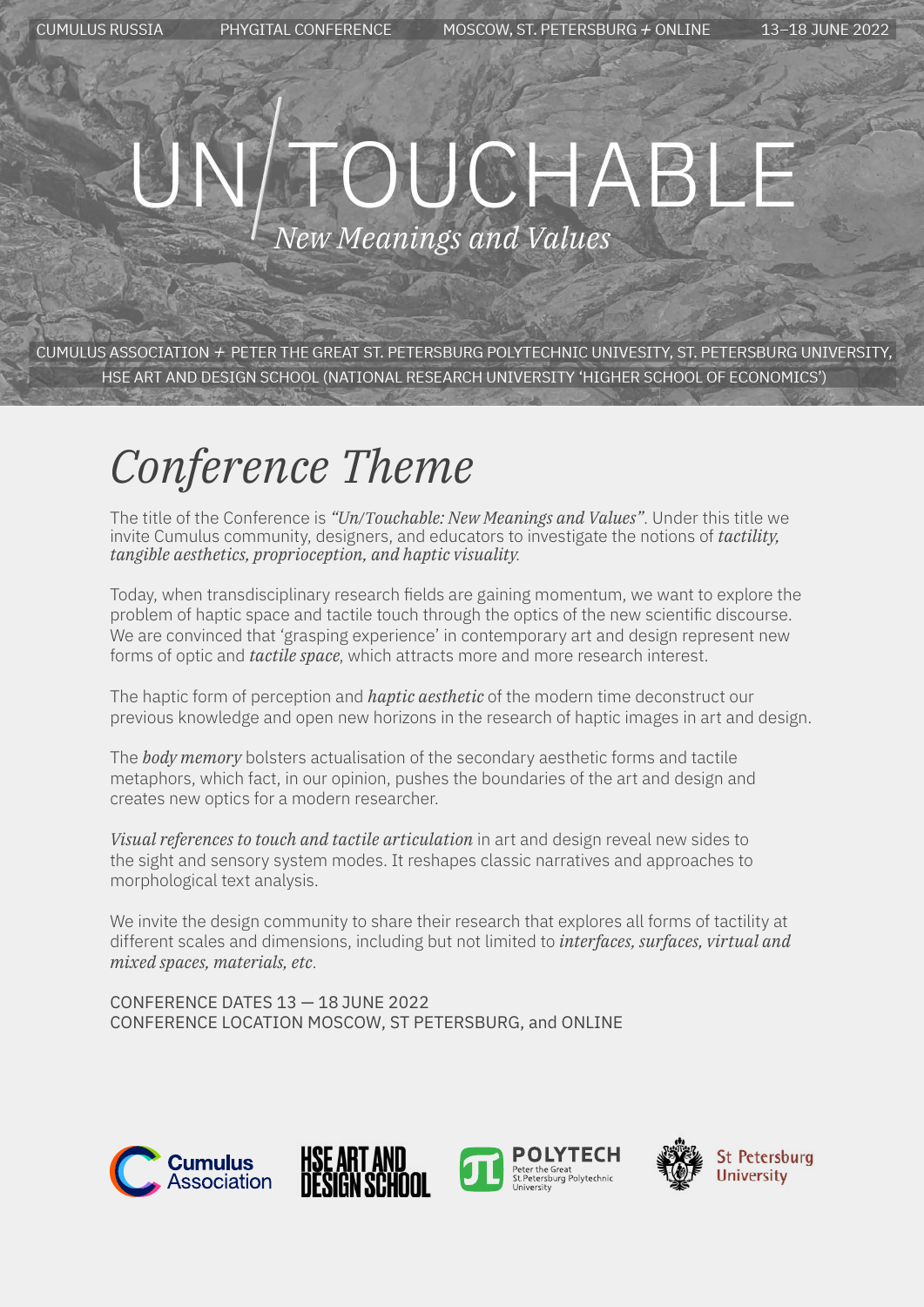## *Conference Tracks*

- *(1)* SPACES, SENSES, SKINS: REINVENTION OF THE TACTILE IN ART AND DESIGN PRACTICES *Hosted by HSE UNIVERSITY* June, 13 2022 #Tangible Aesthetics #Touch #Space #Anthropology of Tactility #Haptic gestures #Skin
- *(2)* PROPRIOCEPTION. DISPLACEMENT *Hosted By PETER THE GREAT ST. PETERSBURG POLYTECHNIC UNIVERSITY* June, 15 2022 #Proprioception #Kinesthesia #Virtual reality #Augmented reality #Industrial design
- *(3)* DIGITAL IMITATIONS. MATERIAL EXTENSIONS *Hosted by ST. PETERSBURG UNIVERSITY* June, 16 2022 #Interaction #Immersive Design #Communication #Sound Design #Digital Fabrication

*for a more detailed track description, please visit cumulusrussia2022.org*

## *Call for Papers*

Scholars, designers, and the creative community of Russia invite the Cumulus friends to join discussions on Un/Touchable: New Meanings and Values. The conference papers will be published online in English. The publication will have an ISSN/ISBN number and a DOI reference to ensure they appear in scholarly web-searches and it will be accessible from the conference website. To be included in the conference proceedings submissions must meet the following criteria

*(1)* Publication requires at least one of the authors to be registered for the conference, registration applies a fee.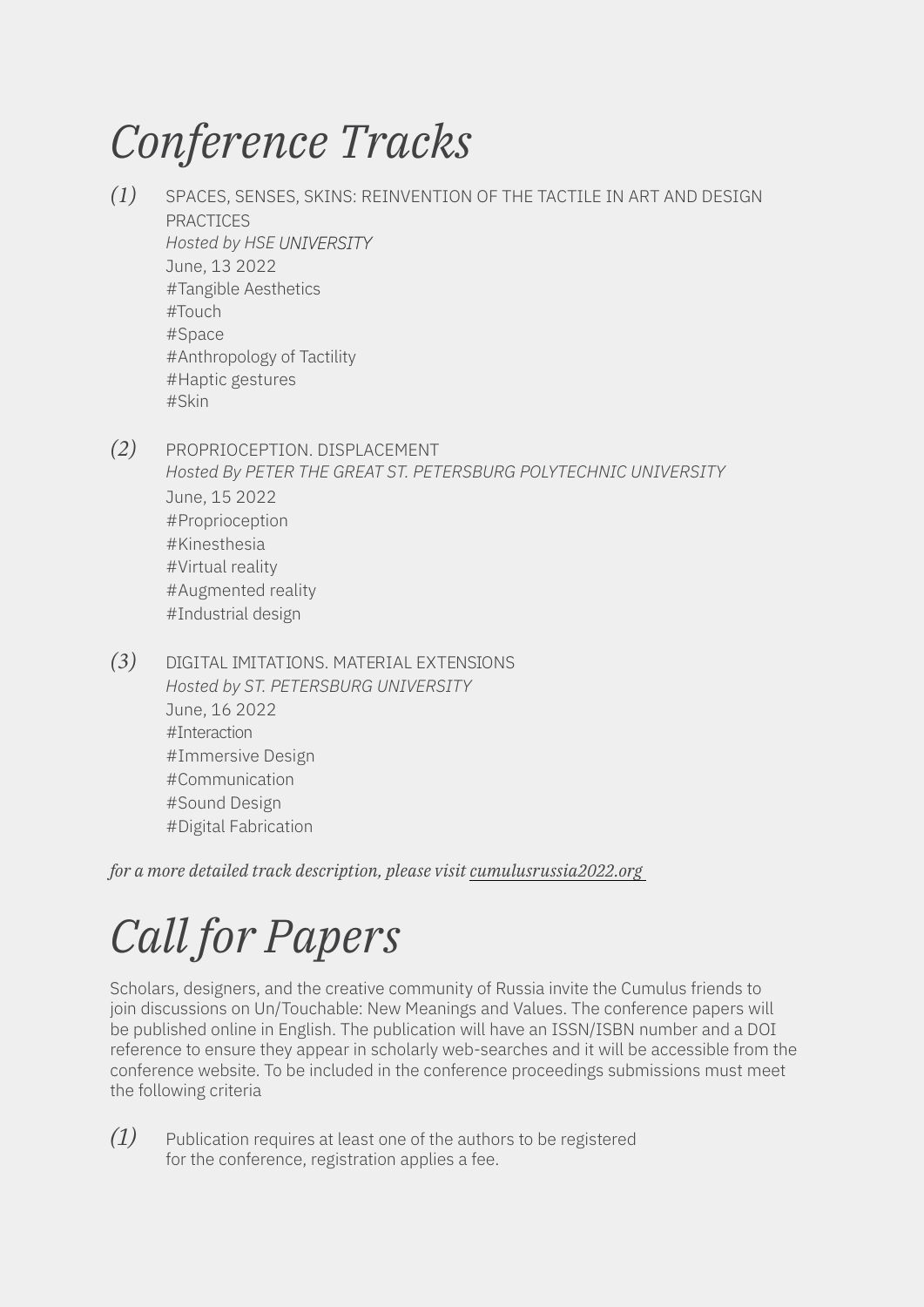- *(2)* Publication requires at least one of the authors to present either offline and/or online or by sending a pre-recorded video.
- *(3)* Papers for Un/Touchable: New Meanings and Values' will be selected through twophase review process. Call for Abstracts is for anyone wishing to test an idea or to get early feedback on a paper proposal. Abstracts should be not more than 200 words and submitted via the *submission form*. Call for Papers will follow a double-blind peer review.
- *(4)* Initial submissions must be anonymous and must not contain the name(s) of the author(s) or any reference to their affiliation. This information should be included only in the camera-ready paper after the full paper acceptance notification.
- *(5)* The language of the conference is English, and all submissions must be in English.

#### ABSTRACT | DEADLINE: 10 FEBRUARY 2022

Authors are invited to submit abstracts via Submission Form. The abstract should be a single paragraph of maximum 200 words. The abstract should clearly define the topic, scope, and methodologies, and clearly state the paper's contribution to the conference themes. The abstract should be followed by the keywords capturing the most important aspects of the paper.

#### FULL PAPER SUBMISSION | DEADLINE: 25 APRIL 2022

Authors are invited to submit a full paper and keywords via Submission Form. The full paper should not exceed 4,000 words, excluding references. Please omit any references to the author(s) or the institutions they are affiliated with. Notification of acceptance will be released within 20-40 days after the deadline.

Following notification of acceptance, full papers should be submitted according to a template, which will be provided to the Authors. The length of the full paper should not exceed 4,000 words (excluding references) and follow the APA publication style for in-text citation and reference lists. Files should be submitted in both the MSWord (.doc or .docx) and PDF versions. Other formats are not accepted.

#### CAMERA-READY FULL PAPER SUBMISSION | DEADLINE: 30 MAY 2022

At this stage, the paper should include the name(s) and the affiliation of the author(s). Please keep the size of each file less than 5Mb (including your illustrations) and use a file name beginning with the principal author's last name, followed by the track's Number (e.g.:Smith\_ Track1.doc).

#### **COPYWRITE**

Papers that are not presented at the conference will be excluded from the official proceedings. Therefore, it is required that at least one of the authors attends the conference to present the paper.

By submitting papers for publication in the conference proceedings, authors give their consent for publication of their work and assign the copyright of the submitted papers to the conference host and to Cumulus Association. The authors' traditional rights will not be infringed by assigning copyright in this manner, as the authors retain the right to re-use the content of the papers.